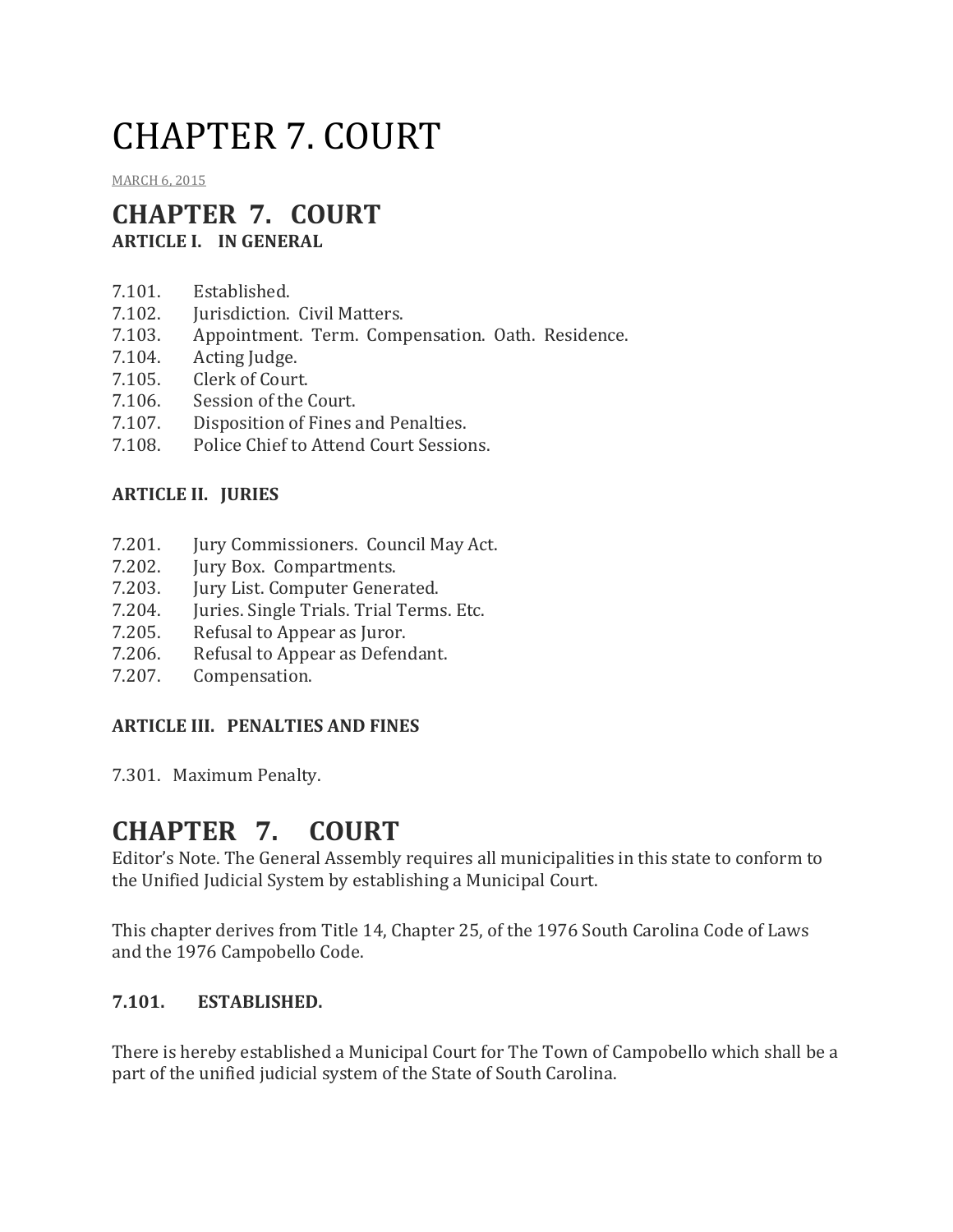(1976 SC Code §14-25-5)

#### **7.102. JURISDICTION. CIVIL MATTERS.**

a. The Court shall have jurisdiction to try and determine all cases arising under the ordinances of the town and shall have all such judicial powers and duties as are conferred by the laws of the State of South Carolina.

(1976 SC Code §14-25-45)

- b. The Court shall have all such powers, duties, and jurisdiction in criminal cases as are now conferred by law upon Magistrates appointed and commissioned in this county.
- c. The Court shall have no jurisdiction in civil matters.

(1976 SC Code 14-25-45)

#### **7.103. APPOINTMENT. TERM. COMPENSATION. OATH. RESIDENCE.**

- a. The Court shall be presided over by a Municipal Judge who shall be appointed by the Mayor for a term not to exceed four (4) years and shall receive such compensation as determined by Council.
- b. Before entering upon the discharge of the duties of his office, he shall take and subscribe the oath of office prescribed by Article VI, Section 5, of the South Carolina Constitution.
- c. The Judge shall not be required to be a resident of the city.

(1976 SC Code §14-25-1 5, §1 4-25-25)

#### **7.104. ACTING JUDGE.**

The Council may appoint a competent person as Acting Judge in the manner of original appointment during the absence, sickness, incapacity or other disqualification of the Municipal Judge.

(1976 SC Code §14-25-25)

#### **7.105. CLERK OF COURT.**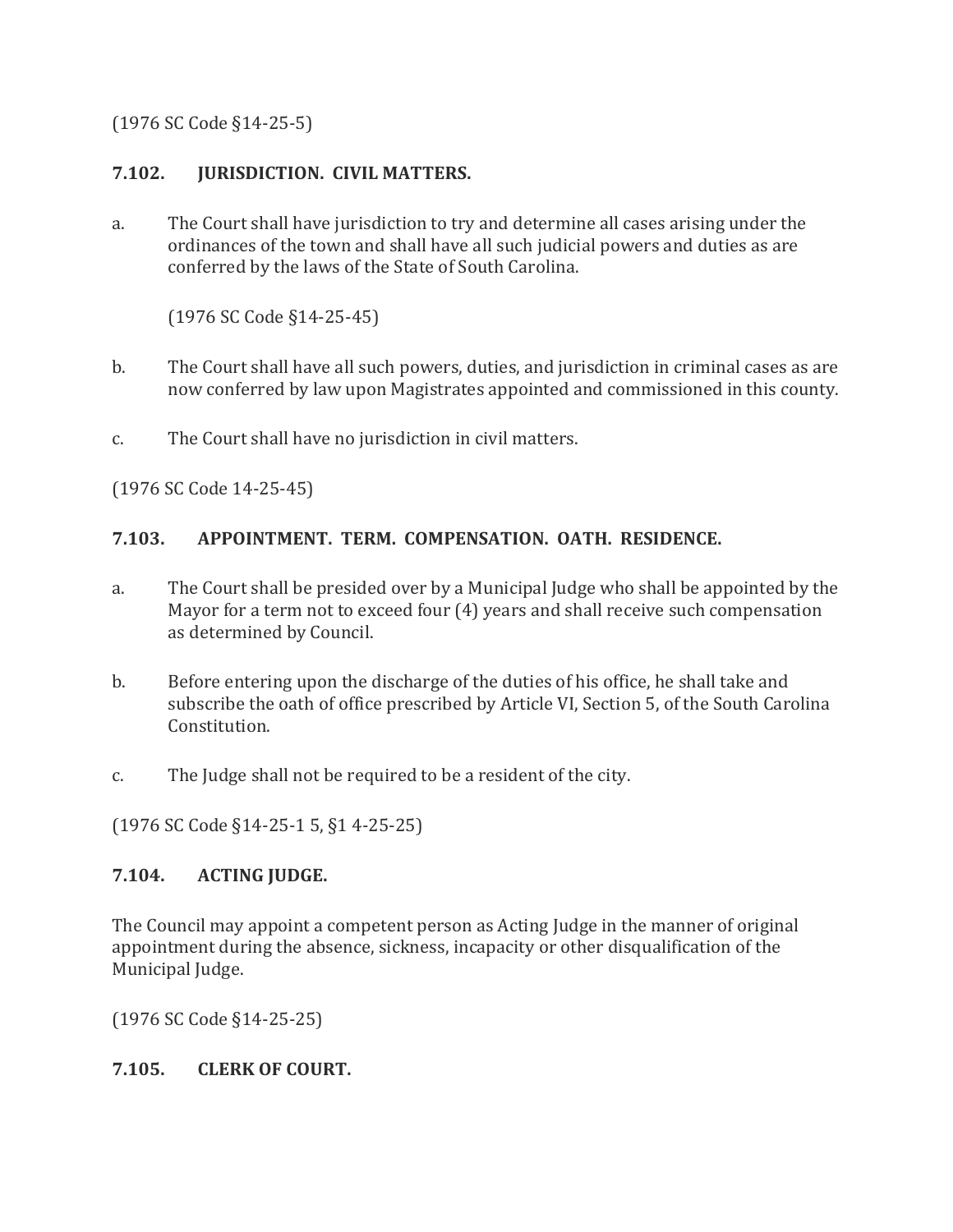The Mayor may appoint a Clerk of Court who shall keep such records and make such reports as may be required by the Judge or the State Court Administrator.

(1976 SC Code §14-25-35)

#### **7.106. SESSIONS OF THE COURT.**

The Council shall establish a regular place for the Court to hold its sessions.

#### **7.107. DISPOSITION OF FINES AND PENALTIES.**

All fines and penalties collected by the Municipal Court shall be forthwith turned over to the Town Treasurer by the Clerk of Court.

#### **7.108. POLICE CHIEF TO ATTEND COURT SESSIONS.**

- a. The Chief of Police, or someone designated by him, shall attend upon the sessions of the court. They shall be subject to the orders of the court; shall execute the orders, writs and mandates thereof and perform such other duties in connection therewith as may be prescribed by the judge.
- b. The Chief of Police and police officers shall also be invested with the same powers and duties as are provided for magistrates' constables.

(1976 SC Code §14-25-55)

(Editor's Note. Appeals from the Municipal Court are set forth in §1 4-25-95 et seq.)

#### **ARTICLE II. JURIES**

Editor's Note. This article derives from Title 14, Chapter 25, of the 1976 South Carolina Code of Laws and the 1976 Campobello Code.

#### **7.201. JURY COMMISSIONERS. COUNCIL MAY ACT.**

a. The Council shall appoint not less than three (3) nor more than five (5) persons to serve as Jury Commissioners.

b. The Mayor and Council may act as Jury Commissioners, in lieu of appointing such commissioners.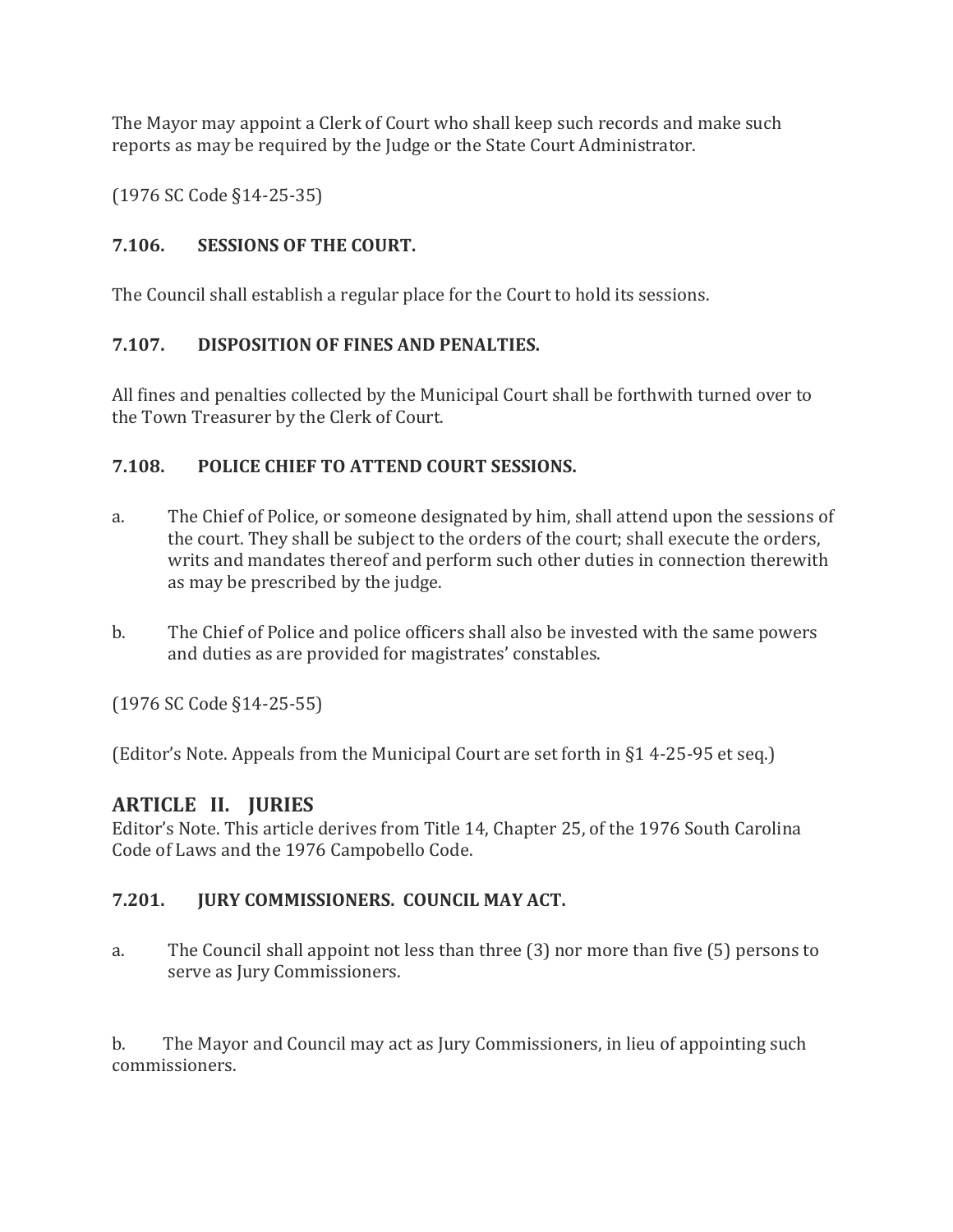(1976 SC Code §14-25-135)

(Editor's Note. This state statute requires the Mayor and Council to act as the commission, unless one is appointed.)

#### **7.202. JURY BOX. COMPARTMENTS.**

- a. The commissioners shall, within the first thirty (30) days of each year, prepare a box to be known as the jury box.
- b. Such box shall contain two (2) compartments, designated as "A" and "B," respectively. (1976 SC Code §14-25-1 45)
- c. Compartment "A" shall contain a separate ballot or number for each name on the jury list. (1976 SC Code §14-25-155, as to c)
- d. Compartment "B" shall contain the names of jurors, following selection.
- e. When all names or numbers in Compartment "A" have been exhausted, the names or numbers shall be returned from Compartment "B" to compartment "A." Thereafter jurors shall continue to be drawn there from in the manner provided herein.

(1976 SC Code §14-25-175

#### **7.203. JURY LIST. COMPUTER GENERATED.**

a. A jury list shall be composed of all names on the official list of qualified electors of the town 'furnished to the town by the State Election Commission each year, or copied from the official voter registration list of the municipality.

(1976 SC Code §1 4-25-1 55)

b. Computer generated lists may be used in lieu of the jury box in the manner the Supreme Court by order directs.

(1976 SC Code §14-25-170)

#### **7.204. JURIES. SINGLE TRIALS. TRIAL TERMS. ETC.**